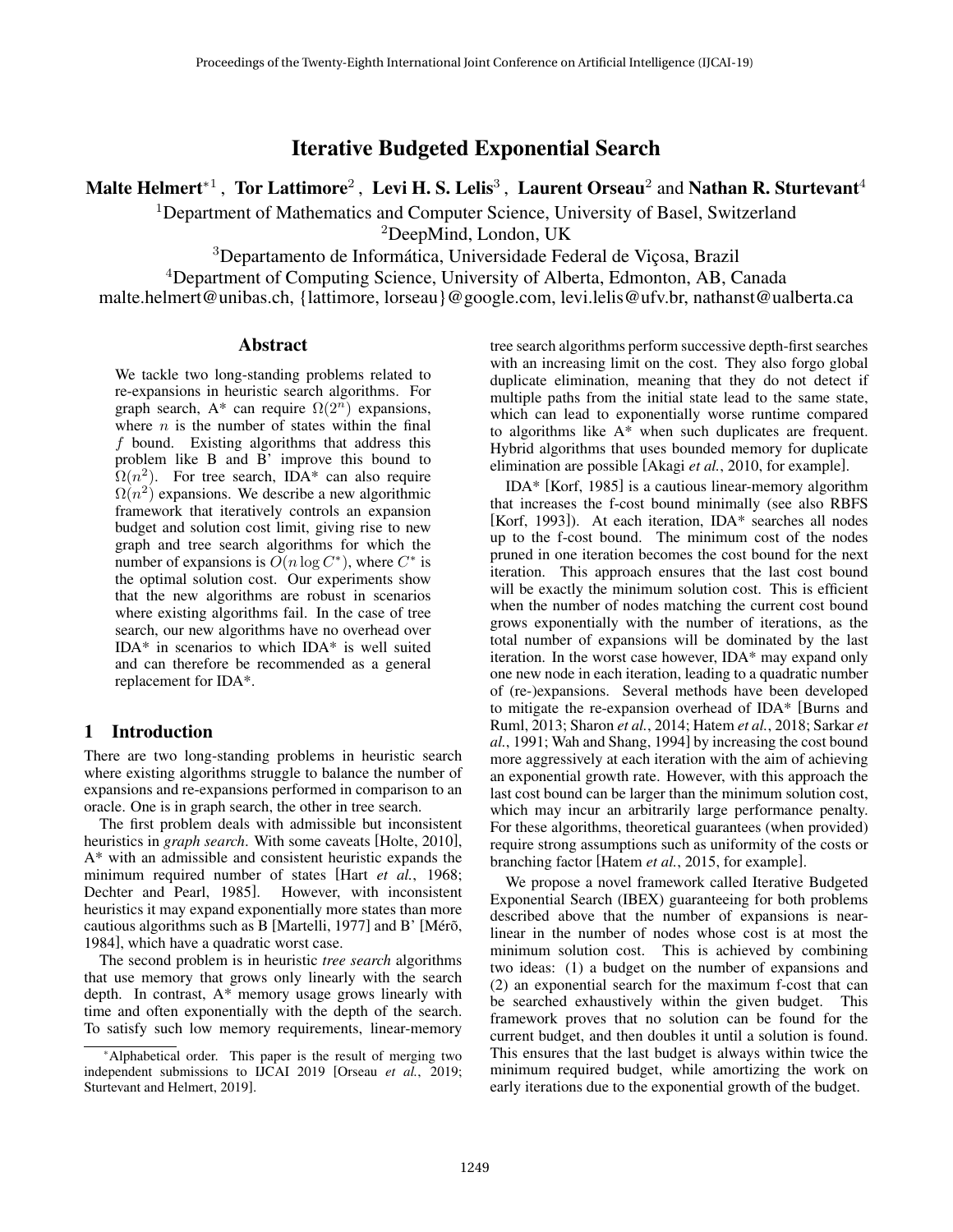We develop two simple and fast algorithms that enjoy near-linear expansion guarantees, propose a number of enhancements, show how the tree search and graph search problems can be reduced to our framework, and show that these algorithms perform at least as well as state-of-theart algorithms on a number of traditional domains without exhibiting any of the catastrophic failure cases.

## 2 Heuristic Search Problems

A black box heuristic search problem is defined by a finite state space S, a set of goal states  $S^* \subseteq S$ , a cost function  $c : S \times S \rightarrow [0, \infty]$  and an initial state  $s_{\text{init}} \in S$ . The successors of a state  $s$  are those states  $s'$  that can be reached by a finite-cost edge:  $succ(s) = \{s' : c(s, s') < \infty\}$ . This defines a directed graph  $\mathcal{G} = (\mathcal{S}, E)$  where states correspond to vertices in the graph and the edges are the finite-cost successors  $E = \{ (s, s') : c(s, s') < \infty \}.$  A path is a sequence of states  $\pi = (s_t)_{t=1}^m$  with  $s_1 = s_{\text{init}}$  and its cost is  $g(\pi) = \sum_{t=1}^{m-1} c(s_t, s_{t+1})$ , which may be infinite if there is no edge between adjacent states. The end state of path  $\pi = (s_t)_{t=1}^m$  is state $(\pi) = s_m$  and its successor paths are succ $(\pi) = \{(s_t)_{t=1}^{m+1} : s_{t+1} \in \text{succ}(s_m)\}\.$  A state s is expanded when the function succ(s) is called for s; a state s' is generated when succ(s) is called creating  $s' \in \text{succ}(s)$ . A node corresponds to a single path  $\pi$  from the root of a search tree. Expanding a node corresponds to expanding state( $\pi$ ) and generating all the corresponding successor paths (nodes). Search algorithms may expand the same state multiple times because multiple nodes might represent the same state. Let  $\pi^*(s) = \operatorname{argmin}_{\pi: \text{state}(\pi) = s} g(\pi)$  be a least-cost path to state s and  $g^*(s) = g(\pi^*(s))$  be the cost of such a path. Let Π<sup>∗</sup> be the set of all paths from the initial state to all goal states. Then, the cost of a least-cost path to a goal state is  $C^* = \min_{\pi \in \Pi^*} g(\pi)$ . The objective is to find a least-cost path from the initial state to a goal state.

Let  $h^*(s)$  be the minimal cost over all paths from s to any goal state. A heuristic is a function  $h : S \to [0, \infty]$ that provides an estimate of  $h^*$ . A heuristic is admissible if  $h(s) \leq h^*(s)$  for all states  $s \in S$  and consistent if  $h(s) \leq h(s') + c(s, s')$  for all pairs of states s, s'. The fcost of a path is  $f(\pi) = g(\pi) + h(\text{state}(\pi))$ . Note that if  $s = state(\pi)$  is a goal state and the heuristic is admissible we must have  $h(s) = 0$ .

We say that a search algorithm is a *graph search* if it eliminates duplicates of states generated by the algorithm; otherwise it is called a *tree search*.

#### 2.1 Graph Search

With a consistent heuristic,  $f$ -costs along a path are nondecreasing, thus a graph search algorithm must expand all states in the graph with  $f(s) = g^*(s) + h(s)$  $C^*$ . In this setting,  $A^*$  has an optimal behaviour [Dechter and Pearl, 1985]. When the heuristic is admissible but inconsistent, for comparing algorithms one could consider the ideal number of nodes that A\* would expand if the heuristic was made consistent. Unfortunately, not only does there exist no optimal algorithm for this case [Mérõ, 1984], but it can even be shown that *all* algorithms may need to expand exponentially too many nodes in some cases (see supplementary material). Hence we focus our attention on the following relaxed notion of optimality. Let  $n_{G*} = |\{s :$  $\min_{\pi: \text{state}(\pi)=s} \max_{s' \in \pi(s)} f(s') \leq C^*$ } be the number of states that can be reached by a path along which all states have  $f$ -cost at most  $C^*$ ; this is the definition used by Martelli [1977]. Then, there exist problems where A\* performs up to  $\Omega(2^{n_{G*}})$  expansions [Martelli, 1977]. This limitation has been partially addressed with the B [Martelli, 1977] and B' [Mérõ, 1984] algorithms for which the number of expansions is at most  $O(n_{G*}^2)$ . We improve on this result with a new algorithm for which the number of expansions is at most  $O(n_{G*} \log(C^*))$ .

## 2.2 Tree Search

Tree search algorithms work on the tree expansion of the state space, where every path from  $s_{\text{init}}$  corresponds to a tree node. Consequently, states reached on multiple paths will be expanded multiple times.

We say a path  $\pi$  is necessarily expanded if  $\max_{s' \in \pi} f(s')$  $C^*$  and possibly expanded if  $\max_{s' \in \pi} f(s') \leq C^*$ . A tree search algorithm must always expand all necessarily expanded paths and will usually also expand some paths that are possibly but not necessarily expanded. To avoid the subtleties of tie-breaking, we discuss upper bounds in terms of possibly expanded paths, leaving a more detailed analysis for future work. We write  $n_{T*}$  for the number of possibly expanded paths in a tree search.

In the worst case, IDA\* may perform  $\Omega(n_{T*}^2)$  expansions. To mitigate this issue, algorithms such as IDA\* CR [Sarkar] *et al.*, 1991] and EDA\* [Sharon *et al.*, 2014] increase the fcost bound more aggressively. These methods are effective when the growth of the tree is regular enough, but can fail catastrophically when the tree grows rapidly near the optimal f-cost, as will be observed in the experiments. We provide an algorithm that performs at most a logarithmic factor more expansions than  $n_{\tau*}$  and uses memory that is linear in the search depth.

Supplementary material. Detailed proofs of the various claims made in this paper are provided in the extended version [Helmert *et al.*, 2019].

**Notation.** The natural numbers are  $\mathbb{N}_0 = \{0, 1, 2, \ldots\}$  and  $\mathbb{N}_1 = \{1, 2, 3, \ldots\}$ . For real-valued x and a let  $\lceil x \rceil_{\geq a} =$  $\max\{a, \lceil x \rceil\}$  and similarly for  $\lfloor x \rfloor_{\geq a}$ .

#### 3 Abstract View

We now introduce a useful abstraction that allows us to treat tree and graph search in a unified manner. Tree search is used as a motivating example. The problem with algorithms like EDA $*$  that aggressively increase the  $f$ -cost limit is the possibility of a significant number of wasted expansions once the  $f$ -cost limit is above  $C^*$ . The core insight of our framework is that this can be mitigated by stopping the search if the number of expansions exceeds a budget and slowly increasing the budget in a careful manner.

A depth-first search with an  $f$ -cost limit and expansion budget reveals that either (a) the expansion budget was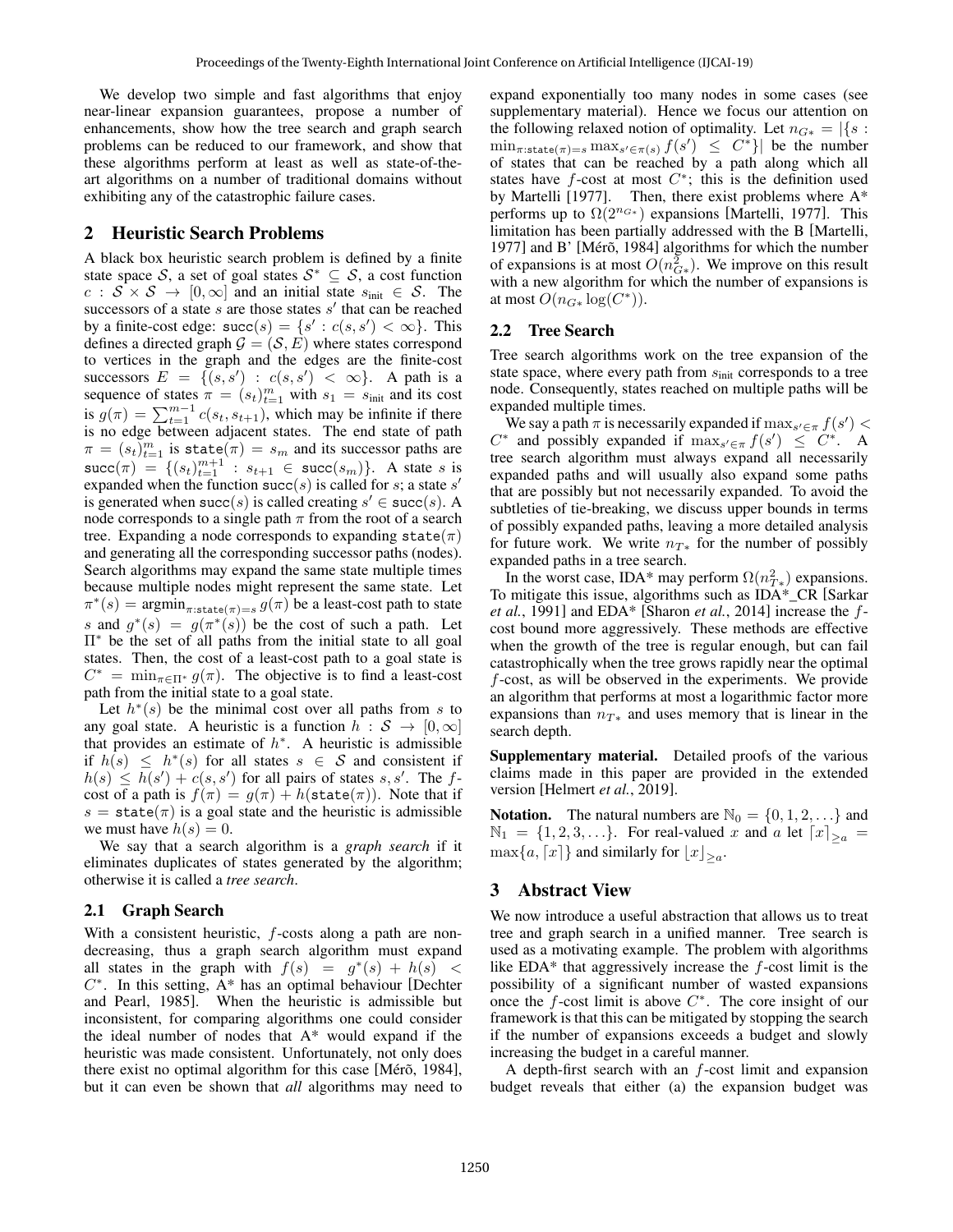insufficient to search the whole tree with f-cost smaller or equal to the limit, or (b) the expansion budget was sufficient. In the latter case, if the goal is found, then the algorithm can return a certifiably optimal solution. Furthermore, when the budget is insufficient the largest  $f$ -cost of a node visited by the search serves as an upper bound on the largest  $f$ -cost for which the budget will be exceeded. When the budget is sufficient, the smallest  $f$ -cost in the fringe is a lower bound on the same. This information means that combining exponential search [Bentley and Yao, 1976] with repeated depth-first searches with a varying  $f$ -cost limit and fixed expansion budget can be used to quickly find a solution if the budget is sufficient to expand all nodes with  $f$ -cost less than  $C^*$  and otherwise produce a certificate that the budget is insufficient, a process we explain in detail in Section 5.

Based on this idea, the basic version of our new algorithm operates in iterations. Within each iteration the algorithm makes multiple depth-first searches with a fixed expansion budget and varying f-cost limits. An iteration ends once the algorithm finds the optimal solution and expands all paths with f-cost less than  $\tilde{C}^*$ , or once it can prove that the present expansion budget is insufficient to find the optimal solution. At the end of the iteration the expansion budget is doubled.

In what follows we abstract the search procedure into a query function that accepts as input an  $f$ -cost limit and an expansion budget and returns an interval that contains the smallest *f*-cost limit for which the budget is insufficient or throws an exception with an optimal solution if the  $f$ -cost limit is at least  $\tilde{C}^*$  and the expansion budget is larger or equal to the number of nodes with  $f$ -cost less than the limit.

Formal model. We consider an increasing list A of real numbers  $v \geq 1$ , possibly with repetition. Define a function  $n : [1, \infty) \to \mathbb{N}_0$  by  $n(C) = |\{v \in A : v \leq C\}|,$ where multiple occurrences are counted separately. Next, let  $C^* \in A$  and  $n_* = n(C^*)$ . In our application to tree search,  $A$  is the list of all node  $f$  values, including duplicates, and  $n(C)$  is the number of paths in the search tree for which the f values is at most C and  $C^*$  is the cost of the optimal solution. We can require that all  $f$  values are at least 1 with no loss of generality: if  $h(s<sub>init</sub>) < 1$  we introduce an artificial new initial state with heuristic value 1 and an edge of cost  $1 - h(s<sub>init</sub>)$ from the new state to  $s_{\text{init}}$ . This shifts all path costs by at most 1, so if  $C'$  is the original optimal solution cost, we have  $C^* \leq C' + 1.$ 

**Query functions.** Let  $C_{\text{crit}}(b) = \min\{v \in A : n(v) > b\}$ be the smallest value in  $A$  for which expansion budget  $b$  is insufficient. We define three functions, query $_{\text{lim}}$ , query $_{\text{int}}$ and query<sub>ext</sub>, all accepting as input an  $f$ -cost limit  $C$  and expansion budget b. A call to any of the functions makes at most  $\min\{b, n(C)\}\$ expansions and throws an exception with an optimal solution if  $n_* \leq n(C) \leq b$ . Otherwise all three functions return an interval containing  $C_{\text{crit}}(b)$  on which we make different assumptions as described next. The abstract objective is to make a query that finds an optimal solution using as few expansions as possible.

Limited feedback. In the limited feedback model the query function returns an interval that only provides information about whether or not the expansion budget  $b$  was smaller or larger than  $n(C)$ :

$$
\text{query}_{\text{lim}}(C, b) = \begin{cases} [C, \infty] & \text{if } C < C_{\text{crit}}(b) \\ [1, C] & \text{if } C \ge C_{\text{crit}}(b) \end{cases} \text{ budget exceeded.}
$$

Integer feedback. In many practical problems, the list A only contains integers. In this case we consider the feedback model:

$$
\text{query}_{\text{int}}(C, b) = \begin{cases} [[C] + 1, \infty] & \text{if } C < C_{\text{crit}}(b), \\ [1, C] & \text{if } C \ge C_{\text{crit}}(b). \end{cases}
$$

The discrete nature of the returned interval means that if  $C_{\text{crit}}(b) \in [C, C+1]$ , then

query<sub>int</sub> $(C, b) \cap$ query<sub>int</sub> $(C + 1, b) = \{C_{\text{crit}}(b)\},$ 

In other words, the exact value of  $C_{\text{crit}}(b)$  can be identified by making queries on either side of an interval of unit width containing it. By contrast, query $_{\text{lim}}$  cannot be used to identify  $C_{\rm crit}(b)$  exactly.

Extended feedback. For heuristic search problems the interval returned by the query function can be refined more precisely by using the smallest observed  $f$ -cost in the fringe and largest f-cost of an expanded path. Define  $A_>(C)$  =  $\min\{v \in A : v > C\}$  and  $A_{\leq}(C) = \max\{v \in A : v \leq C\}.$ When  $C \in A$  we define  $\delta(C) = A_{>}(C) - A_{<}(C)$  and

$$
\delta_{\min} = \min \{ \delta(C) : C \le C^*, C \in A \}.
$$

These concepts are illustrated in Fig. 1. In the extended feedback model, when the expansion budget is sufficient the response of the query is the interval  $[A_>(C), \infty]$ . Otherwise the query returns an interval  $[1, v]$  where v is any value in  $A \cap [C_{\text{crit}}(b), C]$  (for example  $v = A_{\leq}(C)$ ):

$$
\begin{aligned}\n\text{query}_{\text{ext}}(C, b) &= \\
\begin{cases}\n[A_{>}(C), \infty] & \text{if } C < C_{\text{crit}}(b), \\
[1, v], \text{with } v \in [C_{\text{crit}}(b), C] \cap A & \text{if } C \geq C_{\text{crit}}(b).\n\end{cases}\n\end{aligned}
$$

In tree search the value of v when  $C \geq C_{\text{crit}}(b)$  is the largest f-cost over paths expanded by the search, which may depend on the expansion order. As for integer feedback, the information provided by extended feedback allows the algorithm to prove that an expansion budget is insufficient to find a solution.

Summary of results. In the following sections we describe algorithms for all query models for which the number of node expansions is at most a logarithmic factor more than  $n_{*}$ . The limited feedback model is the most challenging and is detailed last, while the extended feedback model provides the cleanest illustration of our ideas. The logarithmic factor depends on  $C^*$  and  $\delta_{\min}$  or  $\delta(C^*)$ . The theorems are summarized in Table 1, with precise statements given in the relevant sections.

**Overview.** In the next section we implement query<sub>ext</sub> for tree search and for graph search (Section 4). We then introduce a variant of exponential search that uses the query function to find the 'critical' cost for a given budget (Section 5). Our main algorithm (IBEX) uses the exponential search with a growing budget an optimal solution is found (Section 6). The DovIBEX algorithm is then provided to deal with the more general limited feedback setting (Sections 7 and 8).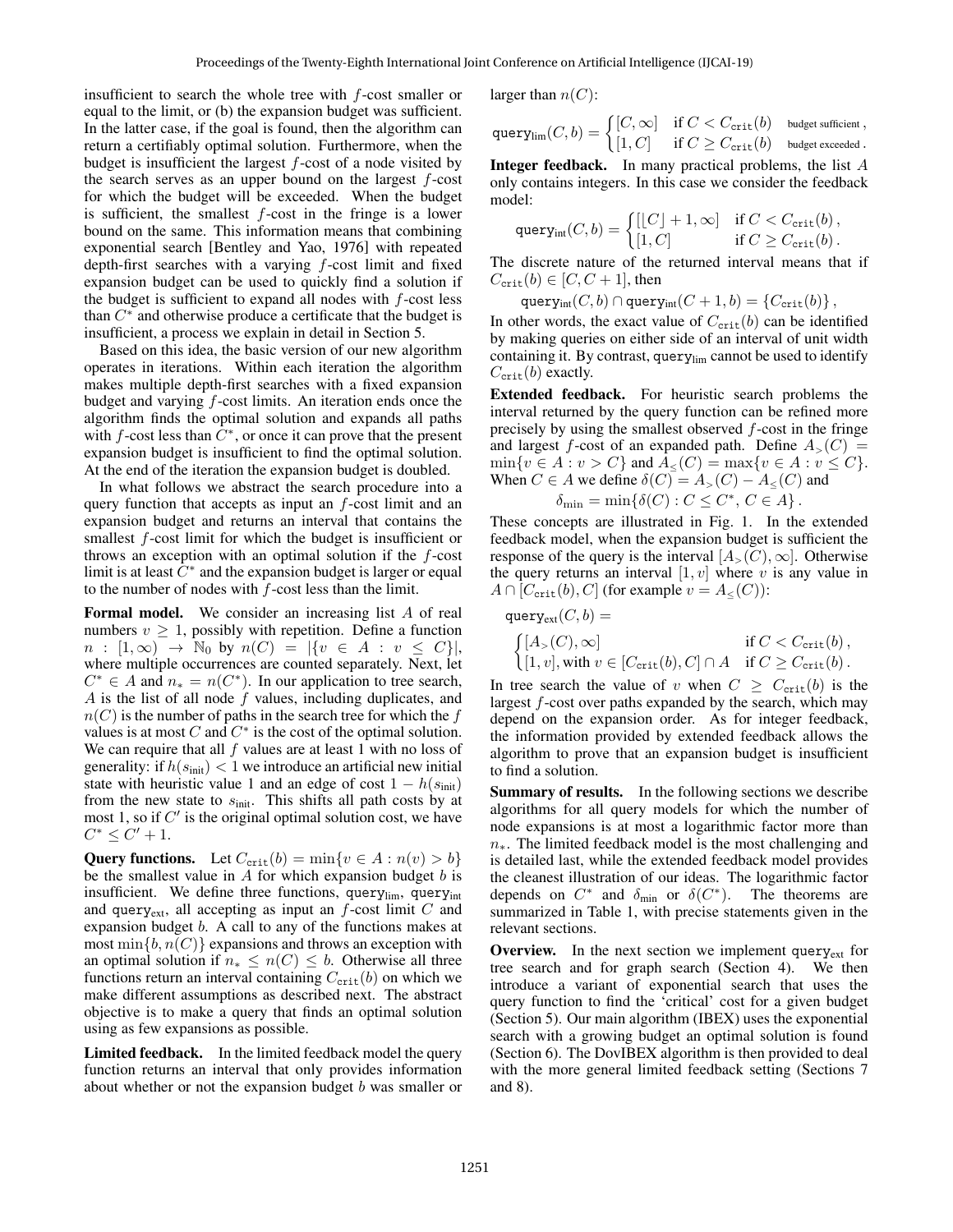

Figure 1: The function  $n(\cdot)$ , generated by  $b = 3$ ,  $C = 10.2$ ,  $C^* = 15$  and  $A = [1, 3, 5, 5, 8, 12, 13, 13, 15]$ .  $C_{\text{crit}}(b) = 5$  is the smallest value in  $\ddot{A}$  for which there are more than  $b = 3$  values of at most 5. The largest value at most C in A is  $A_<(C)=8$ , and  $A_{>}(C) = 12$  is the next value in A. We also have  $\delta_{\min} = 1$  and  $\delta(C) = 4$ . Example queries include: query<sub>lim</sub> $(C = 4, b = 3)$  $[4, \infty]$  and query<sub>ext</sub> $(C = 4, b = 3) = [5, \infty]$  and query<sub>ext</sub> $(C = 1, \infty)$  $(9, b = 3) = [1, 8].$ 



Table 1: Number of expansions in the worst case of our algorithms for the different types of feedback.

# 4 Reductions

We now explain how to reduce tree search and graph search to the abstract framework and implement query<sub>ext</sub> for these domains. These query functions will be used in the next sections as part of the main algorithms. Recall that the number of expansions performed by query( $C, \infty$ ) must be at most  $n(C)$  and  $n(\cdot)$  is non-decreasing and that  $n_* = n(C^*)$ .

The list  $A$  is composed of the  $f$ -costs of the nodes encountered during the search. Recall from our problem definition that each node corresponds to a path  $\pi$ , and that expanding a node corresponds to expanding a state  $s =$ state( $\pi$ ). For a search cost-bounded by C, let the fringe be all generated nodes with  $f(\pi) > C$ . Also, let the set of visited nodes be the generated nodes such that  $f(\pi) \leq C$ .

**Tree search.** For tree search we implement query $_{ext}$  in Algorithm 1, which is a variant of depth-first search with an  $f$ -cost limit  $C$  and expansion budget  $b$ . The algorithm terminates before exceeding the expansion budget and tracks the smallest  $f$ -cost observed in the fringe and the largest  $f$ cost of any visited node, which are used to implement the extended feedback model. Thus, for an  $f$ -cost bound  $C$ ,  $n(C) = |\{\pi : \max_{s' \in \pi} f(s') \leq C\}|$ . When an optimal solution is found, the algorithm throws an exception, which is expected to be caught and handled by the user. The function query<sub>lim</sub> could be implement like query<sub>ext</sub> without needing to track min\_fringe and max\_expanded, but that would throw away valuable information.

**Graph search.** In graph search, query $_{ext}$  is implemented in a similar way as Algorithm 1, but DFS is replaced with graph\_search , which appears in the supplementary material. Algorithm 1 Query with extended feedback for tree search

```
1 def query_{\rm ext}(C), budget):
2 data.min_fringe = \infty # will be > C
3 data.max_visited = 0 # will be \leq C4 data.expanded = 0 # number of expansions
5 data.best_path = none # f(none) = \infty6 try:
      DFS(C, budget, \{s_{\text{init}}\}, data)
8 catch "budget exceeded":
9 return [1, data.max_visited]
10 if data.best_path \neq none: # solution found
11 throw data # to be dealt with by the user
12 return [data.min\_fringe, \infty]13 # data: return info, passed by reference
14 # \pi: path
15 def DFS(C, budget, \pi, data):
16 if f(\pi) > C:
17 data.min_fringe = min(data.min_fringe,
          f(\pi))
18 return
19 data.max_visited = max(data.max_visited,
        f(\pi))
20 if f(\pi) \geq f(\text{data.best\_path}):
21 return # branch and bound
22 if is qoal(state(\pi)):
23 data.best_path = \pi24 # Here we could throw the solution if its
25 # cost is equal to a known lower bound
26 return
27 if data.expanded == budget:
28 throw "budget exceeded"
29 data.expanded++
30 for s' \in \text{succ}(\text{state}(\pi)):
31 DFS(C, budget, \pi + \{s'\}, data)
```
The graph search function is equivalent to BFIDA\* [Zhou and Hansen, 2004] with the breadth-first search replaced with Uniform-Cost Search (UCS) [Russell and Norvig, 2009; Felner, 2011], using an  $f$ -cost limit  $C$  on the generated nodes and tracking the maximum  $f$ -cost among visited states and the minimum f-cost in the fringe. As in UCS, states are processed in increasing q-cost order. Since  $q$  is nondecreasing, states are not expanded more than once in each query. Therefore the number of expansions is at most  $n(C)$  =  $|\{s : \min_{\pi: \text{state}(\pi)=s} \max_{s' \in \pi} f(s') \leq C\}|$  and the number of expansions made by query  $(C^*, \infty)$  is at most  $n(C^*)$  =  $n_{G*}$  as required.

## 5 Exponential Search

With the reductions out of the way, we now introduce a budgeted variant of exponential search [Bentley and Yao, 1976], which is closely related to the bracketed bisection method [Press *et al.*, 1992, §9].

Algorithm 2 accepts as input a budget  $b$ , an initial cost limit start  $\leq C_{\text{crit}}(b)$  and a function query  $\in$  ${query_{ext}, query_{int}, query_{lim}}$ . The algorithm starts by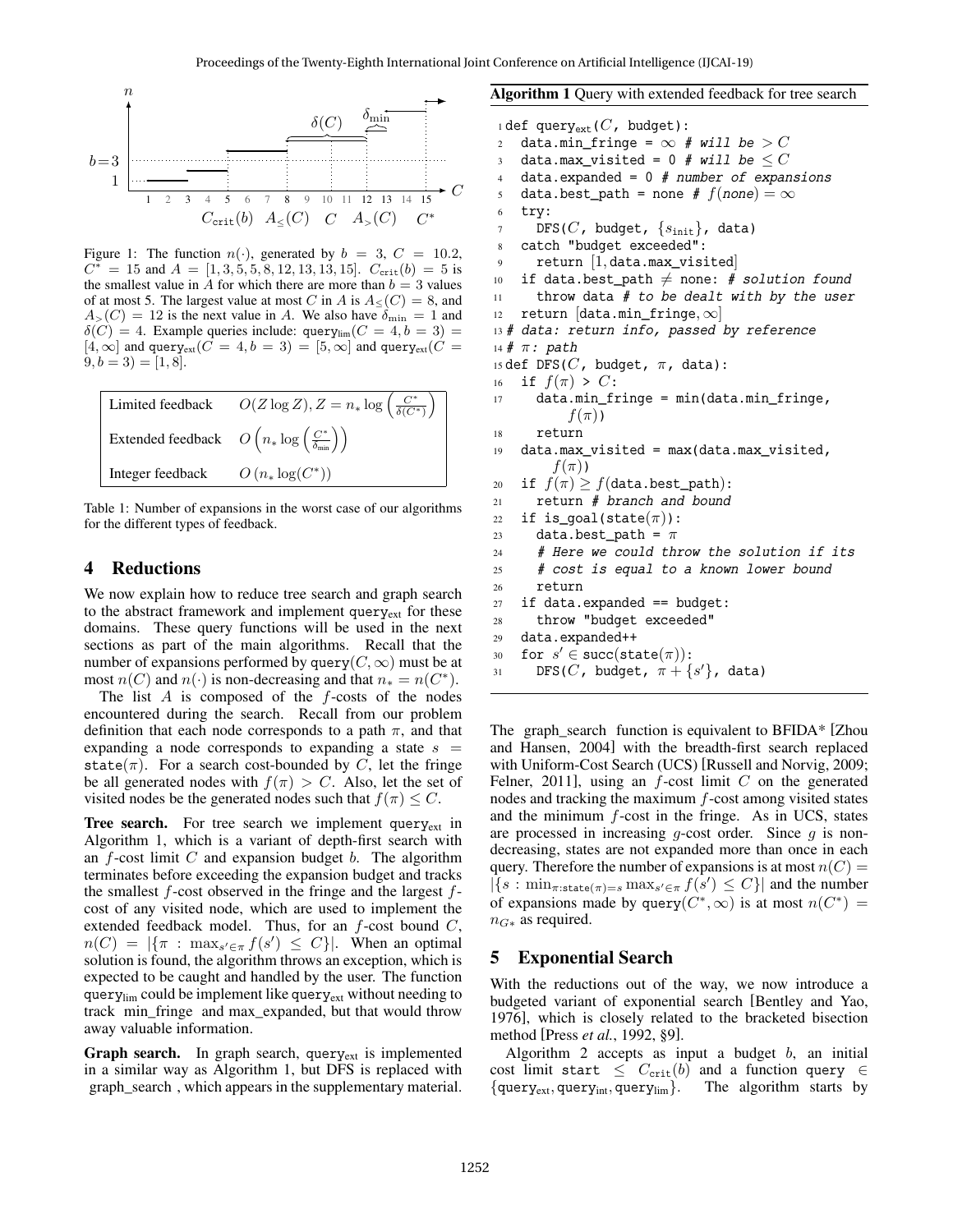Algorithm 2 Exponential search with budgeted queries

```
1 def exp_search(start, b, query):
2 low = start
3 high = \infty4 loop:
5 if high == \infty:
6 C = 2 \times 1ow # exponential phase
7 else:
8 C = (low + high) / 2 # binary phase9 \qquad \texttt{[low, high]} = \texttt{[low, high]} \cap \texttt{query}(C, b)10 until low == high
11 return low
```
setting  $low = start$  and initiates an exponential phase where low is repeatedly doubled until query( $2 \times \text{low}, b$ ) has insufficient budget. The algorithm then sets high =  $2 \times$  low and performs a binary search on the interval [low, high] until  $low = high.$  See Fig. 2 for an illustration.

The discrete structure in the integer and extended feedback models ensures that the algorithm halts after at most logarithmically many queries and returns  $C_{\text{crit}}(b)$ . In the limited feedback model the algorithm generally does not halt, but will make a terminating query if  $b \geq n_*$ . These properties are summarized in the next two propositions, which use the following definition:

$$
n_{\exp}(\varepsilon, x, \Delta) = 1 + \left\lceil \log_2\left(\frac{x}{\varepsilon}\right) \right\rceil_{\geq 1} + \left\lfloor \log_2\left(\frac{x}{\Delta}\right) \right\rfloor_{\geq 0}.
$$

This is an upper bound on the number of calls to query needed when starting at start =  $\varepsilon$ , finding a upper bound high  $\geq x$ and then reducing the interval [low, high] to a size at most  $\Delta$ (leading to a query within that interval). Recall that making a query with cost limit  $C$  and expansion budget  $b$  will find an optimal solution if  $n_* \leq n(C) \leq b$ .

**Proposition 1.** Suppose  $b \geq n_*$ . Then for any feedback model Algorithm 2 makes a query that terminates the interaction after at most  $n_{exp}$ (start,  $C^*$ ,  $C_{crit}(b) - C^*$ ) calls to query.

**Proposition 2.** Suppose  $b < n_*$ . Then, for the extended feedback model, Algorithm 2 returns  $C_{\text{crit}}(b)$  with at most  $n_{\text{exp}}(\text{start}, C_{\text{crit}}(b), \delta_{\text{min}})$  queries.

## 6 Iterative Budgeted Exponential Search

The Iterative Budgeted Exponential Search (IBEX) algorithm uses the extended query model, which is available in our applications to tree and graph search. Algorithm 3 initializes a lower bound on the optimal cost with the lowest value in the array  $C_1 = \min A$ ; we now denote this quantity by  $C_{\text{min}}$ . It subsequently operates in iterations  $k \in \mathbb{N}_0$ . In iteration k it sets the budget to  $b_k = 2^k$  and calls  $C_{k+1} =$  $exp\_search(C_k, b_k, query_{ext})$  to obtain a better lower bound.

Theorem 3. The number of expansions made by Algorithm 3 is at most

$$
4n_* n_{\exp}(C_{\min}, C^*, \delta_{\min}) = O\left(n_* \log\left(\frac{C^*}{\delta_{\min}}\right)\right).
$$



Figure 2: The four queries made by exp search with the extended feedback model and start  $= 1.3$  and budget b  $=$ 7. The ticks below the x-axis indicate the elements of  $A =$ [1.4, 1.5, 1.8, 2.3, 2.9, 3.5, 3.6, 3.9, 4.5, 5, 6]. The small circles are the values of  $C$  in each query. In the first call to query<sub>ext</sub> the budget was sufficient and so low is set to  $A_>(C) = 2.9$ , which is doubled to produce the next query. In the second call to query,  $C = 5.8$ leads to an insufficient budget and then high is set to 5.0. In the third query  $C_{\text{low}}$  is increased to 4.5, which is  $C_{\text{crit}}(b)$ . In the fourth query the budget is insufficient and the algorithm halts.

*Proof.* Define  $r_1 = n_{exp}(C_{min}, C^*, \delta_{min})$ . Let  $k_* =$  $\lceil \log_2 n_* \rceil$  be the first iteration k for which  $b_k \geq n_*$ . Proposition 2 shows that for iterations  $k < k_{\ast}$  the number of queries performed in the call to exp\_search is at most  $n_{\exp}(C_k, C_{\text{crit}}(b_k), \delta_{\min}) \leq r_1$ . Proposition 1 shows that the game ends during iteration  $k<sub>*</sub>$  after a number of queries bounded by  $n_{\exp}(C_{k_*}, C^*, C_{\text{crit}}(b_{k_*})-C^*) \leq r_1$ . Since each call to query with budget  $b_k$  expands at most  $b_k = 2^k$  nodes, the total number of expansions is bounded by  $\sum_{k=1}^{k_*} 2^k r_1 \leq$  $2^{k_*+1}r_1 \leq 2^{2+\log_2 n_*}r_1 = 4n_*r_1.$ 

Remark 4. Algorithm 3 also works when query<sub>ext</sub> is replaced by query<sub>int</sub>, and now  $\delta_{\min} = 1$ .

When used for graph search, we call the resulting IBEX variant Budgeted Graph Search (BGS), and for tree search Budgeted Tree Search (BTS).

Remark 5. Observe that if DFS or graph\_search are called with budget  $\geq n(C) \geq n_*$ , it throws an optimal solution. Since the state space is finite, both BTS and BGS return an optimal solution if one exists. If no solution exists, BGS will exhaust the graph and return "no solution", but BTS may run forever unless additional duplicate detection is performed.

### 7 Uniform Budgeted Scheduler

While IBEX handles the integer and extended feedback models, it cannot handle the limited feedback model. This is handled by a new algorithm, presented in the next section, using a finely balanced dovetailing idea that we call the Uniform Budgeted Scheduler (UBS, see Algorithm 4) and

| <b>Algorithm 3</b> Iterative Budgeted Exponential Search |                                                                |  |  |  |  |
|----------------------------------------------------------|----------------------------------------------------------------|--|--|--|--|
|                                                          | $idef$ IBEX(): # simple version                                |  |  |  |  |
|                                                          | 2 $C_1 = C_{\min}$                                             |  |  |  |  |
|                                                          | 3 for $k = 1, 2, $                                             |  |  |  |  |
|                                                          | 4 $b_k = 2^k$                                                  |  |  |  |  |
| 5                                                        | $C_{k+1}$ = exp_search( $C_k$ , $b_k$ , query <sub>ext</sub> ) |  |  |  |  |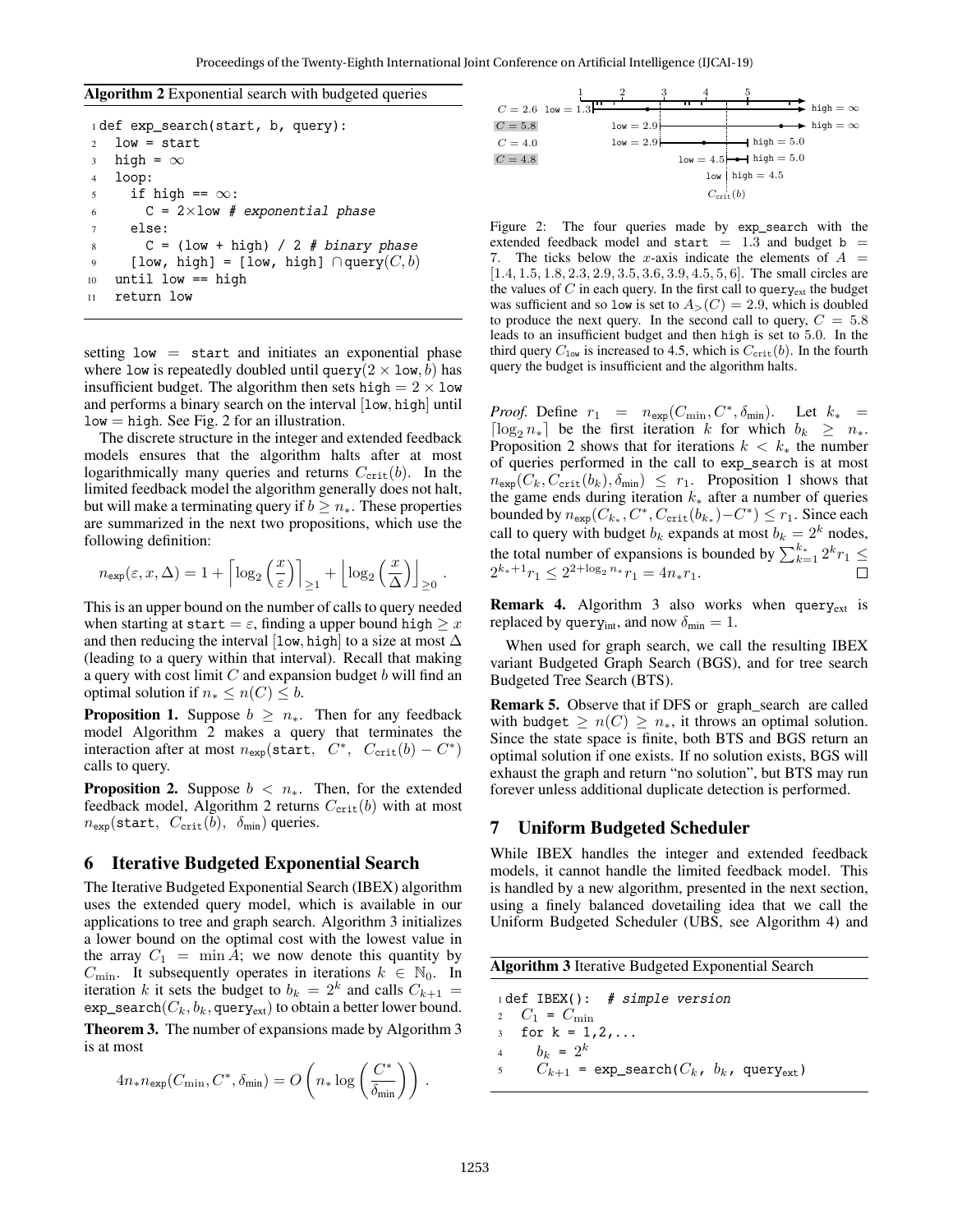#### Algorithm 4 Uniform Budgeted Scheduler

|                | $idef$ UBS( $T$ , run prog):            |
|----------------|-----------------------------------------|
| $\overline{c}$ | $q =$ make priority queue(T)            |
| $\overline{3}$ | q.insert( $(1, 1)$ ) # $k=1$ , $r=1$    |
| $\overline{4}$ | while not $q$ . empty():                |
| 5              | # Remove prog of minimum T cost         |
| 6              | $(k, r) = q$ . extract_min()            |
| 7              | budget = $T(k,r) - T(k,r-1)$            |
| 8              | if run_proq( $k$ , budget) != "halted": |
| 9              | q.insert $((k, r + 1))$                 |
| 10             | if $r == 1$ :                           |
| 11             | q.insert( $(k+1,1)$ )                   |
| 12             | return none                             |

takes inspiration from Luby *et al.* (1993) speedup algorithm. UBS runs a growing and unbounded number of programs in a dovetailing fashion, for varying segments of*steps*. The notion of *step* is to be defined by the user; in heuristic search we take it to be a single node expansion. During one segment, the selected program can make arbitrary computations but must use no more steps than its current budget. Program  $k$ halts when it reaches exactly  $\tau_k$  steps, which may be infinite. UBS maintains a priority queue of pairs (program index  $k$ , segment number  $r$ ), initialized with  $(1, 1)$  and ordered by a function  $T : \mathbb{N}_1 \times \mathbb{N}_0 \to \mathbb{N}_0$  with  $T(k, r) < T(k, r + 1)$ and  $T(k, r) \leq T(k + 1, r)$  for all  $(k, r)$  and  $T(k, 0) = 0$  for all  $k$ . In each iteration UBS removes the  $T$ -minimal element  $(k, r)$  from the front of the queue and calls run\_prog  $(k, b)$ with  $b = T(k, r) - T(k, r - 1)$ , which means that program  $k$  is being run for its rth segment with a budget of  $b$  steps, leading for program k to a total of at most  $T(k, r)$  steps over the  $r$  segments. If this does not cause program  $k$  to halt, then  $(k, r+1)$  is added to the priority queue. Finally, if  $r = 1$ , then  $(k + 1, 1)$  is added too. The function run\_prog is defined by the user and may store and restore the state of program  $k$  as well as allow access to a shared memory space.

The monotonicity assumptions on  $T$  mean that UBS is essentially executing program/segment pairs  $(k, r)$  according to a Uniform Cost Search where a pair  $(k, r)$  is a node in the search tree with cost  $T(k, r)$  (Fig. 3). In this sense UBS tries (asymptotically) to maintain a uniform amount of steps used among all non-halting programs.

Let  $T<sub>UBS</sub>(k, r)$  be the number of steps used by UBS after executing  $(k, r)$ .  $T_i (k, r) = \max\{T(j, m) : T(j, m) \leq$  $T(k, r), m \in \mathbb{N}_0$  is an upper bound on the number of steps used by program j when UBS executes  $(k, r)$ .

$$
(k = 1, r = 1) \longrightarrow (k = 1, r = 2) \longrightarrow (k = 1, r = 3) \longrightarrow
$$
  
\n
$$
(k = 2, r = 1) \longrightarrow (k = 2, r = 2) \qquad \text{halts}
$$
  
\n
$$
(k = 3, r = 1) \longrightarrow (k = 3, r = 2) \longrightarrow (k = 3, r = 3) \longrightarrow
$$

Figure 3: An example tree used by UBS. Program  $k = 2$  halts after  $\tau_2 \leq T(2, 2)$  steps.

**Theorem 6.** For any  $(k, r)$  with  $T(k, r - 1) < \tau_k$ ,

$$
T_{\text{UBS}}(k,r) \leq \sum_{j \in \mathbb{N}_1} \min\{\tau_j, T_j(k,r)\}
$$
  
 
$$
\leq T(k,r) \max\{j : T(j,1) \leq T(k,r)\}.
$$

**Example 7.** A good choice is  $T(k,r) = r2^k$ . Then Theorem 6 implies that  $T_{\text{UBS}}(k, r) \leq r2^{k'}\left[k + \log_2(r)\right]$ .

## 8 DovIBEX: Limited Feedback

DovIBEX uses UBS to dovetail multiple instances of exponential search (see Algorithm 5). The algorithm can use any of the three queries, while still exploiting the additional information provided in the extended and integer feedback models. Following Example 7, we use  $T(k, r) = r2^k$  so that  $T(k,r) - T(k,r-1) = 2^k$ . Program k executes one iteration of the loop of exponential search with budget  $b_k = 2^k$ ; if the budget is not entirely used during a segment, the segment ends early. In the limited feedback model, exponential search may continue halving the interval  $[C_{\text{low}}, C_{\text{high}}]$  indefinitely and never halt. The scheduler solves this issue: by interleaving multiple instantiations of exponential search with increasing budgets, the total time can be bounded as a function of the time required by the first program k that finds a solution.

**Theorem 8.** For query  $\in \{query_{ext}, query_{int}, query_{lim}\},$  the number of expansions made by Algorithm 5 is at most

$$
Z\left\lfloor \log_2 Z \right\rfloor \; , \qquad Z=2n_* n_{\exp}(C_{\min},C^*,\delta(C^*))
$$

and also at most  $O(Z' \log Z')$  with

$$
Z' = \min_{b \ge n_*} b \, n_{\exp}(C_{\min}, C^*, C_{\text{crit}}(b) - C^*).
$$
 (1)

The dependency on  $\delta(C^*)$  is gentler than the dependency on  $\delta_{\text{min}}$  in Theorem 3. It means that the behaviour of DovIBEX only depends on the structure of the search space at the solution rather than on the worst case of all iterations.

**Remark 9.** Sometimes there exists a  $b > n_*$  for which

$$
bn_{\exp}(C_{\min}, C^*, C_{\text{crit}}(b) - C^*) \ll n_* n_{\exp}(C_{\min}, C^*, \delta_{\min}).
$$

In these cases the combination of UBS and exponential search can improve on Algorithm 3. Furthermore when using extended feedback, programs  $k < k_*$  will now halt if they can prove they cannot find a solution. This allows us to provide the following complementary bound, which is only an additive  $2n_*r_2 \lfloor \log_2 r_2 \rfloor$  term away from Theorem 3.

**Theorem 10.** When query  $=$  query<sub>ext</sub>, the number of expansions made by Algorithm 5 is at most  $2n_*(r_1 +$  $r_2(1 + \lfloor \log_2 r_2 \rfloor)$  with  $r_1 = n_{\exp}(C_{\min}, C^*, \delta_{\min}), r_2 =$  $n_{\textsf{\small exp}}(C_{\textsf{\small min}}, \tilde{C}^*, \tilde{\delta}(C^*)).$ 

#### 9 Enhancements

We now describe three enhancements for Algorithm 3 (see Algorithm 6). The enhancements use a modified query function called query $_{ext}$  that returns the same interval as queryext and the number of expansions, which is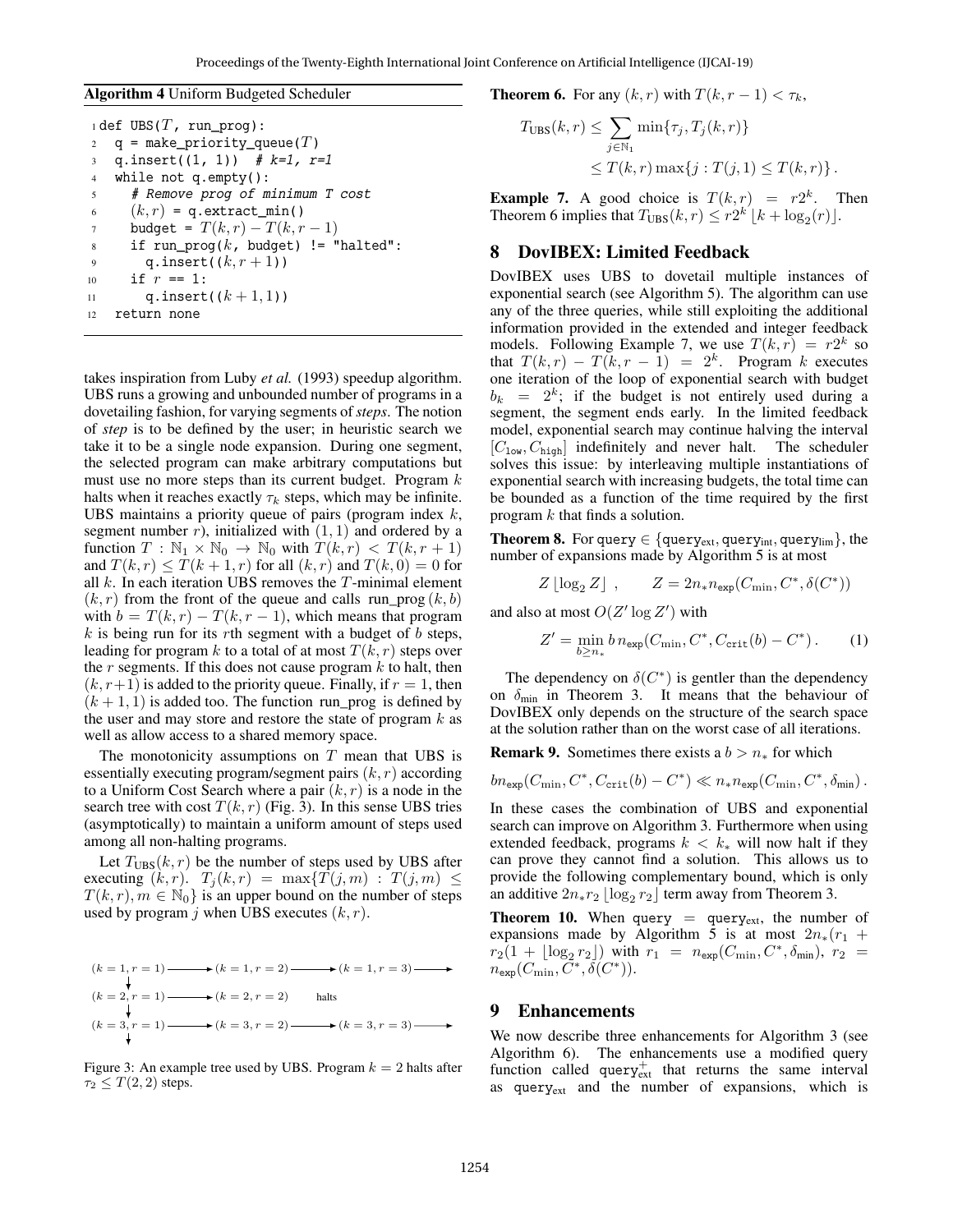Algorithm 5 Dovetailing IBEX

```
1 def run_prog(k, b):
2 [C_{\text{low}}, C_{\text{high}}] = get_state(k, default = [C_{\text{min}}, \infty])
3 if C_{\text{high}} = \infty: # exponential phase
4 C = 2 \times C_{\text{low}}5 else: # binary phase
6 C = (C_{\text{low}} + C_{\text{high}})/27 \quad [C_{\text{low}}, C_{\text{high}}] = [C_{\text{low}}, C_{\text{high}}] \cap \text{query}(C, b)8 if C_{\text{low}} >= C_{\text{high}}: return "halted"
9 store_state(k, [C_{\text{high}}, C_{\text{low}}])
10 def DovIBEX():
11 UBS((k, r) \mapsto r2^k, run_prog)
```
 $n_{used} = \min\{b, n(C)\}\$ . For notational simplicity we write  $[x, y], n_{\text{used}} = \text{query}_{\text{ext}}^+(C, b).$ 

First, in each iteration of the enhanced IBEX a query is performed with an infinite expansion budget and minimum cost limit  $C_{low}$  (Line 7). If the resulting number of expansions is at least  $2b$ , where  $b$  is the current budget, then IBEX updates  $C<sub>low</sub>$ , skips the exponential search and moves directly to the next iteration. If furthermore the DFS algorithm is given the lower bound  $C_k$  and throws a solution if its cost is  $C_k$ , then this guarantees that IBEX performs exactly like IDA\* in domains in which the number of expansions grows by at least a factor 2 in each iteration. If the queries with infinite budget (Line 7) do not help skipping iterations, in the worst case they cost an additive  $2n_*$  expansions.

The second enhancement is an early stopping condition for proceeding to the next iteration. Algorithm 3 terminates an iteration once it finds  $C_{\text{crit}}(b)$ , which can be slow when  $\delta(C_{\rm crit}(b))$  is small. Algorithm 6 uses a budget window defined by 2b and  $\alpha b$ , where  $\alpha \geq 2$ , so that whenever a query is made and the number of expansions is in the interval  $[2b, \alpha b]$ , the algorithm moves on to the next iteration (line 19). Hence iteration  $k$  ends when a query is made within budget with a cost within  $[C_{\rm crit}(2b), C_{\rm crit}(\alpha b)].$ 

The third enhancement is the option of using an additive variant of the exponential search algorithm, which increases  $C_{\text{low}}$  by increments of  $2^j$  at iteration j during the exponential phase (line 12). This variant is based on the assumption that costs increase linearly when the budget doubles, which often happens in heuristic search if the search space grows exponentially with the depth.

These enhancements can also be applied to DovIBEX (see the supplementary material).

#### 10 Experiments

We test<sup>1</sup> IBEX (BTS, enhanced), DovIBEX (DovBTS, enhanced), IDA\* [Korf, 1985], IDA\*\_CR [Sarkar *et al.*, 1991] and EDA\* [Sharon *et al.*, 2014]. EDA\*( $\gamma$ ) is a variant of IDA\* designed for polynomial domains that repeatedly calls DFS with unlimited budget and a cost threshold of Algorithm 6 Enhanced IBEX

```
1# \alpha: factor on budget, which must be \geq 22 # is_additive: True is using additive search
 3 def IBEX_enhanced(\alpha=8, is_additive):
4 C_{\text{low}} = C_{\text{min}}5 \t b = 16 for k = 1, 2, ...:
 \overline{C}_{\text{low}}, \overline{C}_{\text{high}}, n_{\text{used}} = \text{query}_{\text{ext}}^+(C_{\text{low}}, \infty)8 if n_{used} < 2b:
9 for j = 1, 2, ...10 if C_{\text{high}} == \infty: # exponential phase
11 if is_additive:
12 C = C_{1 \text{ow}} + 2^j13 else:
14 C = C_{\text{low}} \times 215 else: # binary phase
16 C = (C_{10w} + C_{\text{high}})/217 [C'_{\text{low}}, C'_{\text{high}}], n_{\text{used}} = \text{query}_{\text{ext}}^+(C, \alpha \times b)18 [C_{\text{low}}, C_{\text{high}}] = [C_{\text{low}}, C_{\text{high}}] \cap [C'_{\text{low}}, C'_{\text{high}}]19 if (C'_{\text{high}} == \infty and n_{\text{used}} \geq 2b) or
20 C_{\text{low}} = C_{\text{high}}:
21 break
22 b = \max(2b, n_{used})
```
 $\gamma^k$  at iteration k. In our experiments we take  $\gamma \in$  ${2, 1.01}$ . IDA\*\_CR behaves similarly, but adapts the next cost threshold by collecting the costs of the nodes in the fringe into buckets and selecting the first cost that is likely to expand at least  $b^k$  nodes in the next iteration. Our implementation uses 50 buckets and sets  $b = 2$ . The number of nodes (states) of cost strictly below  $C^*$  is reported as  $n_{T*}^{\lt}$  ( $n_{G*}^{\lt}$ ).

These algorithms are tested for tree search on the 15-Puzzle [Doran and Michie, 1966] with the Manhattan distance heuristic with unit costs and with varied edge costs of  $1 +$  $1/(t + 1)$  to move tile t, on (12, 4)-TopSpin [Lammertink, 1989] with random action costs between 40 and 60 and the max of 3 4-tile pattern database heuristics, on long chains (branching factor of 1 and unit edge costs, solution depth in [1..10 000]), and on a novel domain, which we explain next.

In order to evaluate the robustness of the search algorithms, we introduce the Coconut problem, which is a domain with varied branching factor and small solution density. The heuristic is 0 everywhere, except at the root where  $h = 1$ . At each node there are 3 'actions',  $\{1, 2, 3\}$ . The solution path follows the same action (sampled uniformly in [1..3]) for  $D$  steps, then it follows a random path sampled uniformly of length q, where D is sampled uniformly in  $[1..10000]$  and  $q$  is sampled from a geometric distribution of parameter  $1/4$ . The first action costs 1. At depth less than  $D$ , taking the same action as at the parent node costs 1, taking another action costs 2D. At depth larger than D, each action costs  $1/10$ .

#### 10.1 Results

We use 100 instances for each problem domain, a time limit of 4 hours for 15-Puzzle and TopSpin, 1 hour for the Coconut problem and no limit for the Chain problem. The results are

<sup>&</sup>lt;sup>1</sup>All these algorithms are implemented in C++ in the publicly available HOG2 repository, https://github.com/nathansttt/hog2/.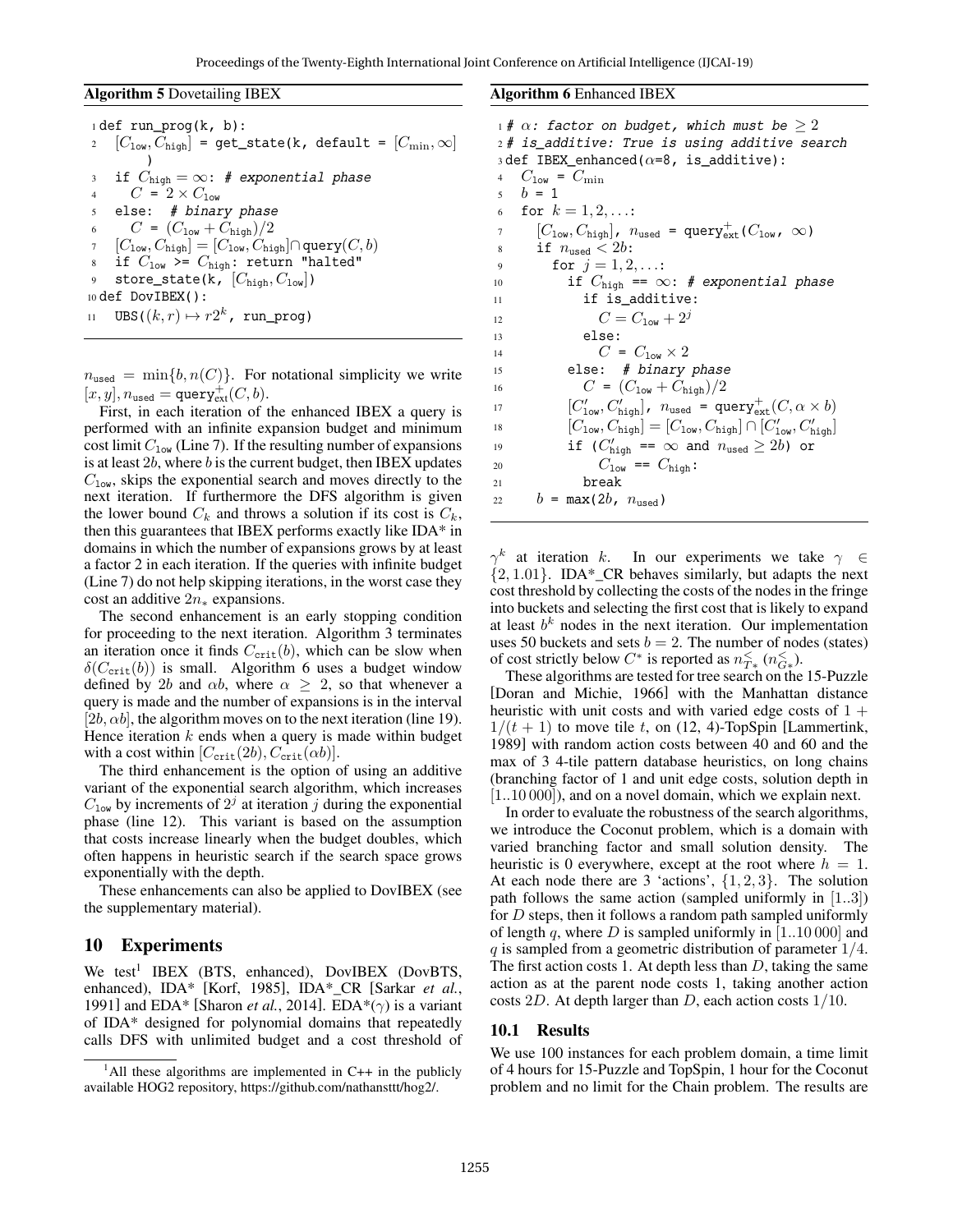Proceedings of the Twenty-Eighth International Joint Conference on Artificial Intelligence (IJCAI-19)

| Algorithm                     |                | 15-Puzzle (unit) |            | 15-Puzzle (real) |        | $(12, 4)$ -Topspin |        | Chain              |        | Coconut            |                |                    |
|-------------------------------|----------------|------------------|------------|------------------|--------|--------------------|--------|--------------------|--------|--------------------|----------------|--------------------|
|                               | $\alpha$       | add?             | Solved     | Exp.             | Solved | Exp.               | Solved | $Exp. \times 10^3$ | Solved | $Exp. \times 10^4$ | Solved         | $Exp. \times 10^4$ |
| <b>BTS</b>                    | $\overline{2}$ |                  | 100        | 242.5            | 97     | 3 2 1 4 .1         | 100    | 1521.9             | 100    | 302.0              | 100            | 72.9               |
|                               | 8              | $\mathbf{V}$     | 100        | 242.5            | 100    | 673.1              | 100    | 597.0              | 100    | 198.2              | 100            | 84.7               |
|                               | $\overline{2}$ | $\mathbf n$      | 100        | 242.5            | 97     | 3 5 4 9 .1         | 100    | 1600.0             | 100    | 111.8              | 100            | 58.5               |
|                               | 8              | $\mathbf n$      | 100        | 242.5            | 99     | 1 3 2 0 . 3        | 100    | 614.6              | 100    | 26.7               | 100            | 86.8               |
| <b>DovBTS</b>                 | 2              | $\mathbf{V}$     | 100        | 390.5            | 100    | 1087.7             | 100    | 1083.1             | 100    | 287.2              | 100            | 107.4              |
|                               | 8              | $\mathbf{V}$     | 100        | 322.0            | 100    | 767.4              | 100    | 606.1              | 100    | 125.9              | 100            | 1 1 3 6 .0         |
|                               | $\overline{2}$ | $\mathbf n$      | 100        | 322.0            | 98     | 2355.2             | 100    | 1 1 4 5 .1         | 100    | 33.8               | 100            | 121.8              |
|                               | 8              | $\mathbf n$      | 100        | 474.6            | 100    | 2432.2             | 100    | 590.5              | 100    | 24.9               | 100            | 2882.9             |
| EDA <sup>*</sup> $\gamma = 2$ |                | 99               | 5 5 8 6 .0 | 100              | 2882.3 | 100                | 807.5  | 100                | 19.4   | 3                  | $> 554\,249.0$ |                    |
| $EDA^* \gamma = 1.01$         |                |                  | 100        | 1023.8           | 100    | 742.0              | 100    | 730.2              | 100    | 990.2              | 10             | $>$ 528 137.9      |
| $IDA*CR$                      |                |                  | 100        | 868.4            | 100    | 700.6              | 100    | 346.0              | 100    | 988.3              | 3              | >516937.7          |
| $IDA*$                        |                |                  | 100        | 242.5            | 57     | 62044.3            | 100    | 2727.5             | 100    | 162 129.0          | 100            | 5484.2             |
| $n_{T*}^<$                    |                |                  | 100        | 100.8            | 100    | 258.1              | 100    | 35.8               | 100    | 4.9                | 100            | 2.7                |

Table 2: Results on tree search domains. Each tasks has 100 instances. Expansions (Exp.) are averaged on solved tasks only (except Coconut), and times  $10^6$  for the 15-puzzle. BTS is the implementation for tree search of the IBEX framework. add? is the is\_additive parameter.

| Algorithm      |                |      | $d=100$ | $d=1000$ | $d=10000$  |                 |
|----------------|----------------|------|---------|----------|------------|-----------------|
|                | $\alpha$       | add? | Exp.    | Exp.     |            | Exp. Time $(s)$ |
| <b>BGS</b>     | 2              | y    | 2592    | 35478    | 752392     | 0.4             |
|                | 8              | V    | 1 2 7 6 | 22 2 7 5 | 312497     | 0.2             |
|                | $\overline{c}$ | n    | 2429    | 26 0 30  | 513573     | 0.4             |
|                | 8              | n    | 513     | 8821     | 84434      | 0.1             |
| <b>DovBGS</b>  | $\overline{2}$ | V    | 2 1 9 5 | 31862    | 564720     | 0.1             |
|                | 8              | V    | 1495    | 15757    | 189883     | 0.1             |
|                | $\mathfrak{D}$ | n    | 1547    | 12987    | 185 500    | 0.1             |
|                | 8              | n    | 449     | 4017     | 36093      | 0.1             |
| $A^*/B/B'$     |                |      | 7652    | 751502   | 75 015 002 | 22.4            |
| $n_{\dot{G}*}$ |                |      | 200     | 2000     | 20 000     | 0.0             |

Table 3: Results for inconsistent heuristics in graph search. BGS is the implementation of the IBEX framework for graph search.

shown in Table 2. We report results also for  $\alpha = 2$  to show the gain in efficiency when using a budget factor window of  $[2, 8]$  instead of the narrower window  $[2, 2]$  (see Section 9). IBEX (BTS) and DovIBEX (DovBTS) ( $\alpha = 8$ ) are the only robust algorithms across all domains while being competitive on all domains, whereas all other algorithms tested fail hard on at least one domain. IBEX (BTS) has exactly the same behaviour as IDA\* when the number of expansions grows at least by a factor 2 at each call to query with infinite budget; see 15-Puzzle (unit). Taking is\_additive=y helps on exponential domains, whereas is\_additive=n helps on polynomial domains, as expected.

To explain the behaviour of IDA\* CR and EDA\* on the Coconut problem, consider a randomly chosen instance where  $D = 2690$  and  $q = 6$ . The cost set by EDA\*  $(\gamma = 2)$  in the last iteration is 4096, resulting in a search tree with approximately  $3^{(4096-2690)/0.1} \approx 10^{6700}$  nodes. The same issue arises for IDA\*\_CR. EDA\*(1.01) performs only marginally better. This is not a carefully selected example, and such behaviour occurs on almost all Coconut instances.

Finally, we evaluate our algorithms in graph search problems with inconsistent heuristics, parameterizing Mérõ's (1984) graph by d to have  $2d + 2$  states (see supplementary material). All states have heuristic of 0 except each state  $t_i$  which has heuristic  $d + i - 1$ . A\*, B [Martelli, 1977], and B' [Mérõ, 1984] are all expected to perform  $O(n_{G*}^2)$ expansions on this graph. The results are in Table 3. While A\* shows quadratic growth on the number of expansions, our algorithms exhibit near-linear performance as expected.

## 11 Conclusion

We have developed a new framework called IBEX that combines exponential search with an increasing node expansion budget to resolve two long-standing problems in heuristic search. The resulting algorithms for tree and graph search improve existing guarantees on the number of expansions from  $\Omega(n_{*}^{2})$  to  $\widetilde{O}(n_{*} \log C^{*})$ . Our algorithms are fast and practical. They significantly outperform existing baselines in known failure cases while being at least as good, if not better, on traditional domains; hence, for tree search we recommend using our algorithms instead of IDA\*. On graph search problems our algorithms outperform A\*, B and B' when the heuristic is inconsistent, and pay only a small  $log C^*$  factor otherwise.

We also expect the IBEX framework to be able to tackle reexpansions problems of other algorithms, such as Best-First Levin Tree Search [Orseau *et al.*, 2018] and Weighted A\* [Chen *et al.*, 2019].

The IBEX framework and algorithms have potential applications beyond search in domains that exhibit a dependency between a parameter and the amount of work (computation steps, energy, etc.) required to either succeed or fail. Some of these applications may not be well suited to the extended feedback model, which further justifies the interest in the analysis of the limited feedback model.

## Acknowledgements

This research was enabled in part by a sabbatical grant from the University of Denver and by Compute Canada (www.computecanada.ca). Many thanks to Csaba Szepesvári, András György, János Kramár, Roshan Shariff, Ariel Felner, and the reviewers for their feedback.